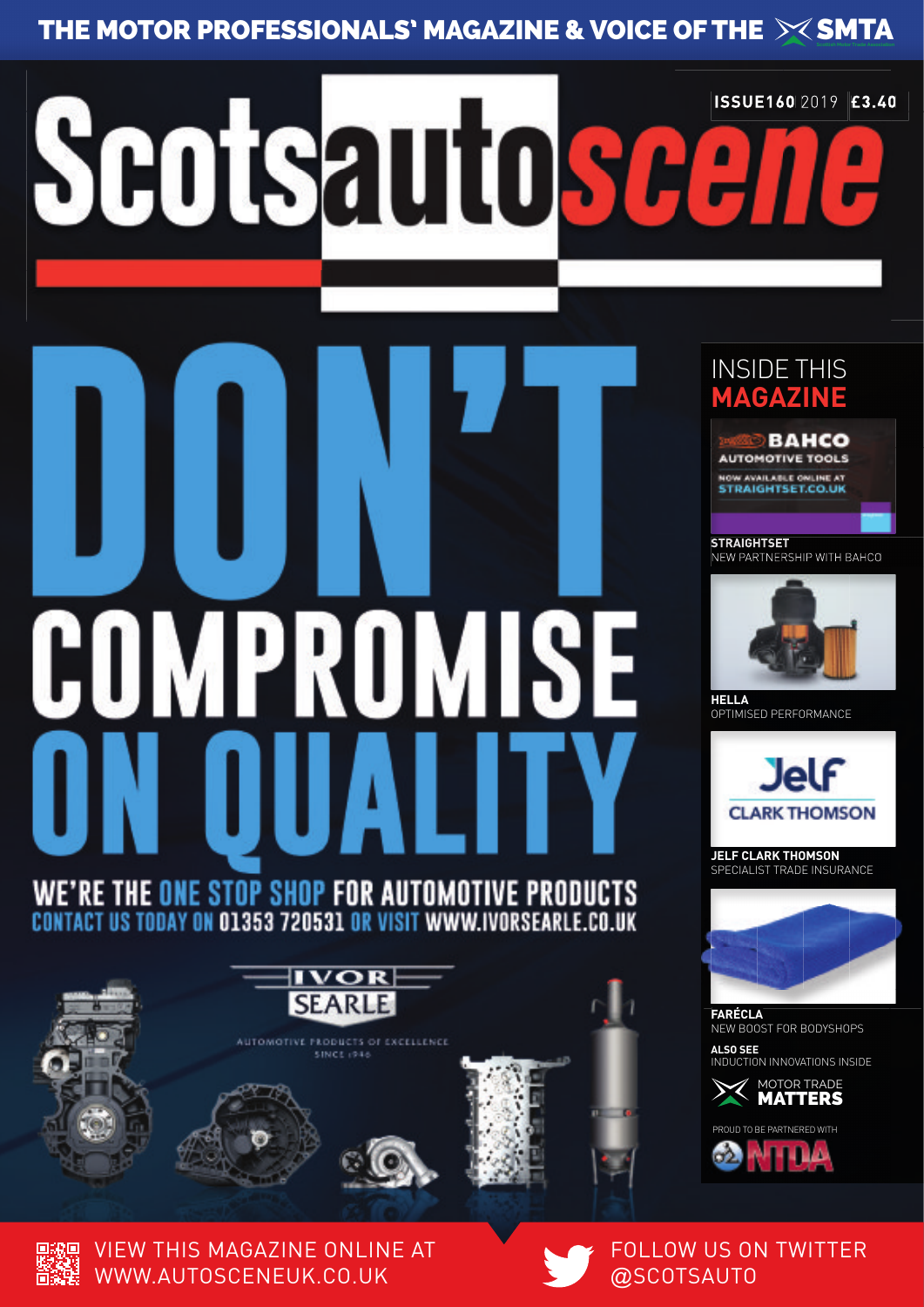feature

## QUALITY COUNTS

Why quality is a key factor when it comes to sourcing remanufactured engines



**uality is often described as being in the "eyes of the beholder" and is undoubtedly a key factor when it comes to remanufacturing of a major unit, such as an engine, turbocharger or gearbox,** 

**Participation** 

**back to OEM specification.** 

 $\blacksquare$ 

While quality can be subjective, in terms of how a product is supplied, its price and fitness for purpose, in engineering terms it is also objective and can be measured through the use of specific standards to ensure products are free from defects and produced consistently. Although it is more economical to to source a remanufactured products, which can cost up to 40% less than their brand-new equivalents, quality and adherence to industry standards also needs to be considered, so it's important for workshops to understand the key differences between remanufactured products and reconditioned or refurbished items. Remanufacturing an engine or component back to OEM standard is a complex process that requires significant investment in skills and capital equipment, in addition to technical expertise and rigorous inspection procedures.

All remanufactured Ivor Searle engines are built to exceed the BS AU257:2002 Code of Practice. This standard sets out the difference between a quality remanufactured engine and a reconditioned unit. A remanufactured engine is one which has been returned to the manufacturer's specification to ensure levels of performance and reliability equivalent to the original engine. The standard